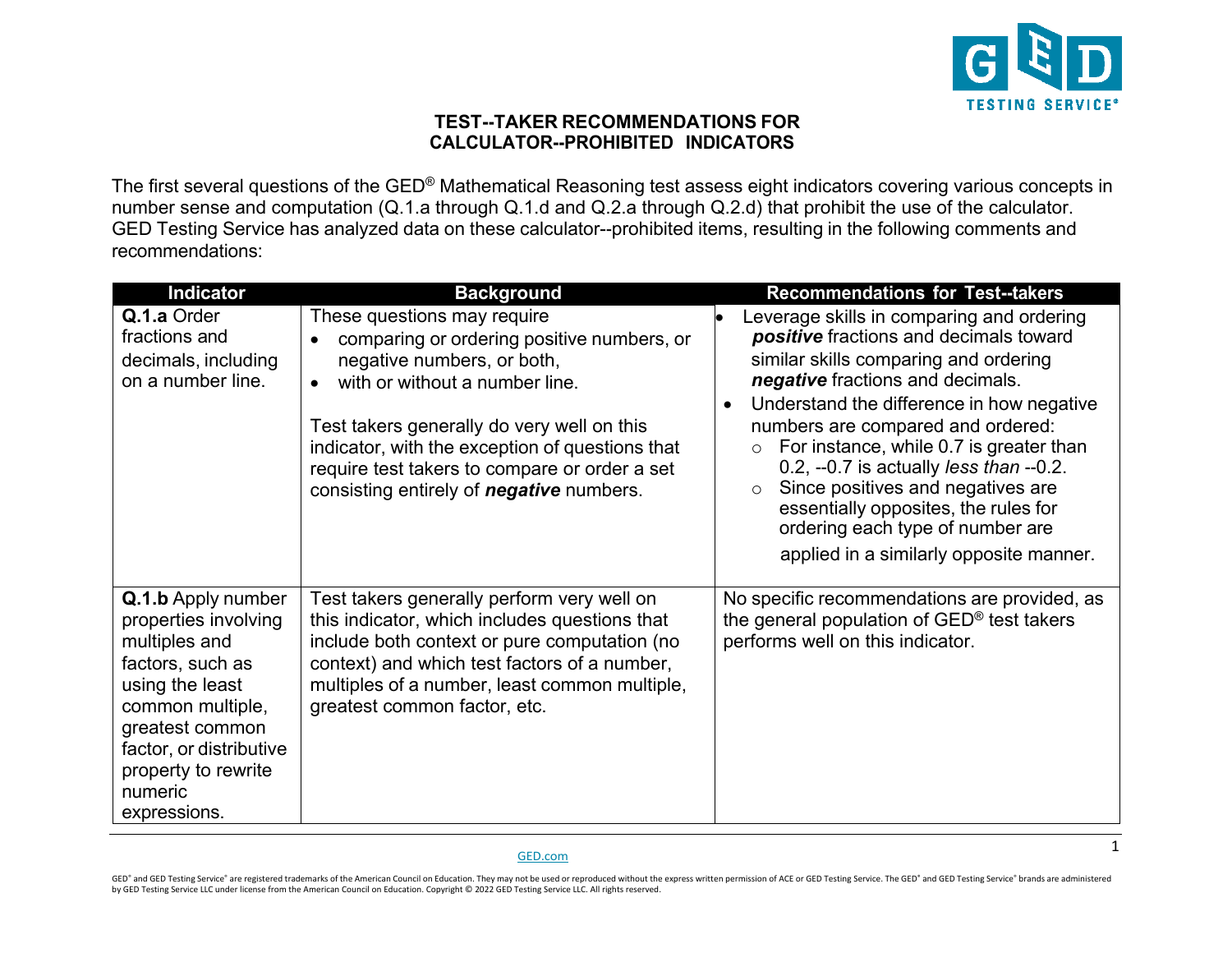

2

| <b>Indicator</b>                                                                                                                                             | <b>Background</b>                                                                                                                                                                                                                                                                                                                                                                                                                                                                                                                                                                                                                                                                                                                                                             | <b>Recommendations for Test--takers</b>                                                                                                                                                                                                                                                                                                   |
|--------------------------------------------------------------------------------------------------------------------------------------------------------------|-------------------------------------------------------------------------------------------------------------------------------------------------------------------------------------------------------------------------------------------------------------------------------------------------------------------------------------------------------------------------------------------------------------------------------------------------------------------------------------------------------------------------------------------------------------------------------------------------------------------------------------------------------------------------------------------------------------------------------------------------------------------------------|-------------------------------------------------------------------------------------------------------------------------------------------------------------------------------------------------------------------------------------------------------------------------------------------------------------------------------------------|
| Q.1.c Apply rules of<br>exponents in<br>numerical<br>expressions with<br>rational exponents<br>to write equivalent<br>expressions with<br>rational exponents | This indicator focuses primarily on the following<br>three rules of exponents:<br>$(2^m)^n = 2^{mn}$<br>• $(2^m)(2^n) = 2^{m+n}$<br>• $2^m/2^n = 2^{m-n}$<br>(NOTE: Numbers other than 2 are used as the<br>base for exponential expressions, and numbers<br>are used in place of letters in test items.)<br>In general, test takers struggle with this<br>indicator—even the least complex items<br>involving only one operation and positive<br>integer exponents. Introducing more complex<br>elements, such as multiple operations, negative<br>or fractional exponents, or coefficients-e.g.,<br>$3(24)$ - only exacerbates difficulties for test<br>takers. Data analysis of items at this indicator<br>suggests that a high degree of guessing may<br>be taking place. | Begin from the ground up in learning the<br>concepts contained in this indicator:<br>Learn how to calculate numbers raised<br>to a power,<br>Move on to the three rules of<br>$\bullet$<br>exponents, and<br>Learn to calculate with<br>coefficients,<br>negative powers,<br>fractional powers, and<br>multiple operations.<br>$\bigcirc$ |

GED® and GED Testing Service® are registered trademarks of the American Council on Education. They may not be used or reproduced without the express written permission of ACE or GED Testing Service. The GED® and GED Testin by GED Testing Service LLC under license from the American Council on Education. Copyright © 2022 GED Testing Service LLC. All rights reserved.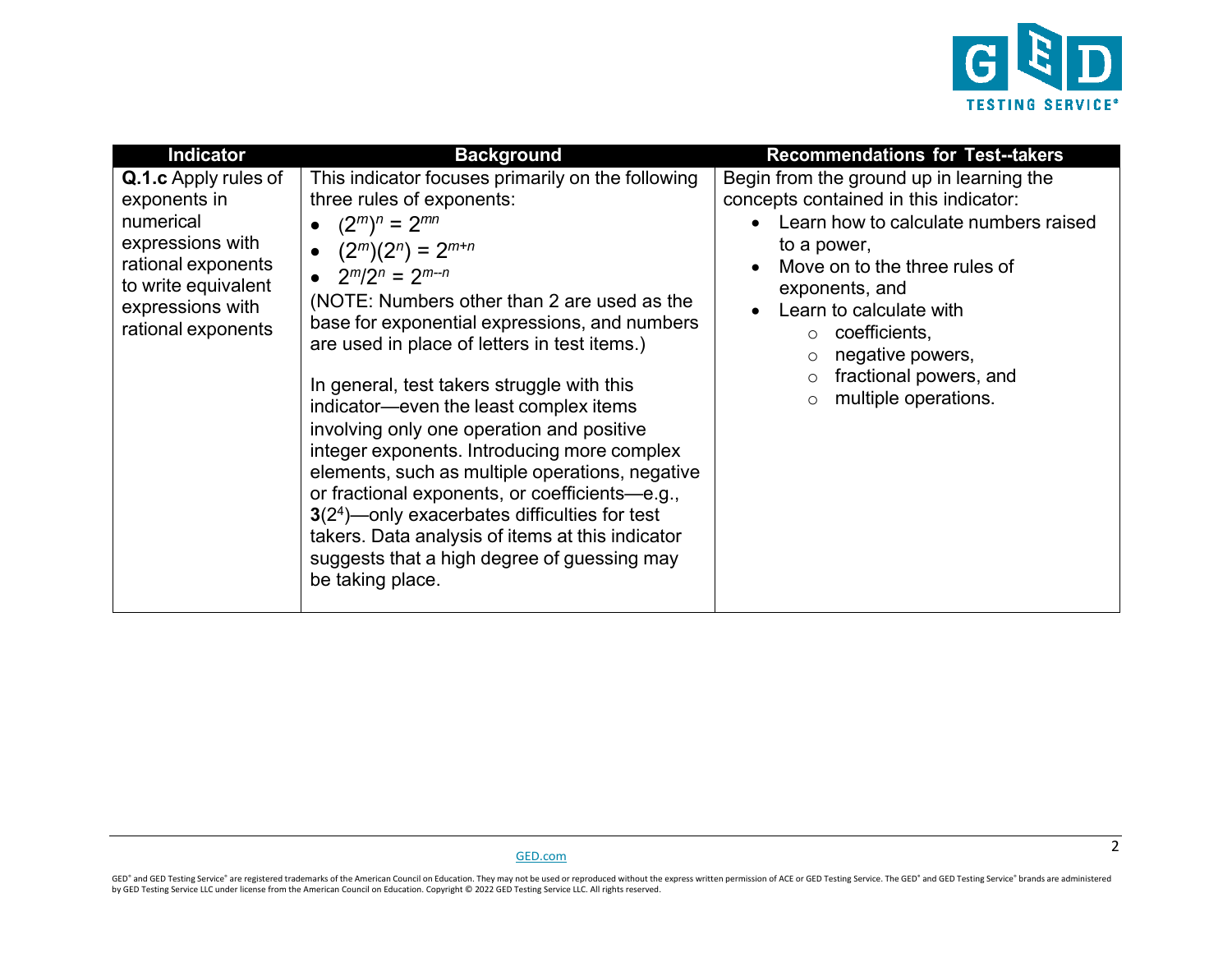

| <b>Indicator</b>                                                                                                                                                                                                                                                     | <b>Background</b>                                                                                                                                                                                                                                                                                                                                                                                                                                                                                                                                                                                                                                                                                                                                                                                 | <b>Recommendations for Test--takers</b>                                                                                                                                                                                                                                                                                                                                                                                                                                                                                                                                     |
|----------------------------------------------------------------------------------------------------------------------------------------------------------------------------------------------------------------------------------------------------------------------|---------------------------------------------------------------------------------------------------------------------------------------------------------------------------------------------------------------------------------------------------------------------------------------------------------------------------------------------------------------------------------------------------------------------------------------------------------------------------------------------------------------------------------------------------------------------------------------------------------------------------------------------------------------------------------------------------------------------------------------------------------------------------------------------------|-----------------------------------------------------------------------------------------------------------------------------------------------------------------------------------------------------------------------------------------------------------------------------------------------------------------------------------------------------------------------------------------------------------------------------------------------------------------------------------------------------------------------------------------------------------------------------|
| Q.1.d Identify<br>absolute value of a<br>rational number as<br>its distance from 0<br>on the number line<br>and determine the<br>distance between<br>two rational<br>numbers on the<br>number line,<br>including using the<br>absolute value of<br>their difference. | This indicator contains two skills:<br>1) calculating the distance between two<br>points on a number line;; and<br>creating and identifying absolute value<br>(2)<br>expressions to model this distance.<br>Test takers generally perform better on the first<br>type of item, even in instances where a number<br>line is not present as a visual aid.<br>Test takers perform less well on the second<br>type of item, even though a number line is<br>typically present in items.                                                                                                                                                                                                                                                                                                               | Focus on the calculation of distances<br>$\bullet$<br>between two points on a number line,<br>especially when one or both of the<br>numbers is negative.<br>Calculate with all types of numbers, since<br>points on the number line may be<br>represented by integers, decimals, or<br>fractions.<br>Focus on the concept of creating and<br>$\bullet$<br>identifying absolute value expressions<br>that model the distance between two<br><b>points</b> on a number line. (These concepts<br>are very closely related and may be taught<br>simultaneously or in sequence.) |
| Q.2.a Perform<br>addition,<br>subtraction,<br>multiplication, and<br>division on rational<br>numbers.                                                                                                                                                                | This indicator involves pure computation (items<br>contain no context, just computation only).<br>Calculations may involve one or more operations,<br>and items may require calculation with integers,<br>decimals, and/or fractions (including mixed<br>numbers), all of which may be positive or negative.<br>This indicator also includes the skill known as order<br>of operations (frequently taught via the acronym<br>PEMDAS - Parentheses, Exponents, Multiplication<br>and Division, Addition and Subtraction - sometimes<br>also abbreviated "Please Excuse My Dear Aunt<br>Sally"). This is a wide range of granular skills (e.g.,<br>multiply integers, add fractions) and not every<br>individual skill is assessed on every form of the<br><b>GED® Mathematical Reasoning test.</b> | Be able to<br>Multiply and divide with decimals,<br>Compute<br>$\bullet$<br>with fractions<br>$\Omega$<br>using order of operations<br>$\circ$<br>with mixed numbers<br>$\circ$<br>with negative numbers<br>$\circ$                                                                                                                                                                                                                                                                                                                                                         |

GED® and GED Testing Service® are registered trademarks of the American Council on Education. They may not be used or reproduced without the express written permission of ACE or GED Testing Service. The GED® and GED Testin by GED Testing Service LLC under license from the American Council on Education. Copyright © 2022 GED Testing Service LLC. All rights reserved.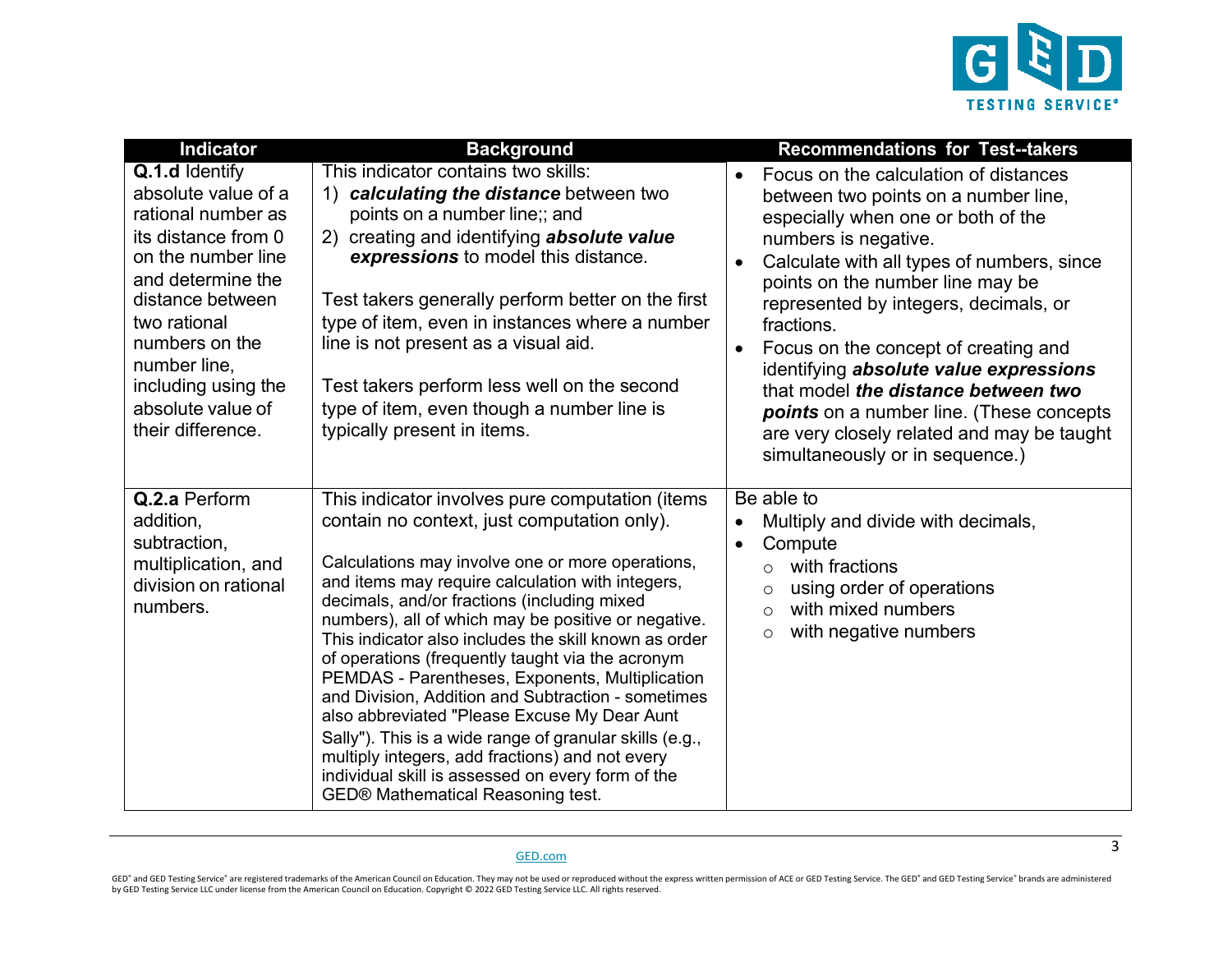

| <b>Indicator</b>                                                                                                                          | <b>Background</b>                                                                                                                                                                                                                                                                                                                                                                                                                                                                                                                                                                                                                                | <b>Recommendations for Test--takers</b>                                                                                                                                                                                                                                                                                                                                                                                                                                                                                                                                                                        |
|-------------------------------------------------------------------------------------------------------------------------------------------|--------------------------------------------------------------------------------------------------------------------------------------------------------------------------------------------------------------------------------------------------------------------------------------------------------------------------------------------------------------------------------------------------------------------------------------------------------------------------------------------------------------------------------------------------------------------------------------------------------------------------------------------------|----------------------------------------------------------------------------------------------------------------------------------------------------------------------------------------------------------------------------------------------------------------------------------------------------------------------------------------------------------------------------------------------------------------------------------------------------------------------------------------------------------------------------------------------------------------------------------------------------------------|
| Q.2.b Perform<br>computations and<br>write numerical<br>expressions with<br>squares and square<br>roots of positive,<br>rational numbers. | This indicator tests one or more of a number of<br>skills, all involving numerical squares or square<br>roots (without the use of variables).<br>Skills that test takers can expect to encounter<br>include<br>squaring a number,<br>$\bullet$<br>taking the root of a perfect square,<br>simplifying and computing with non--perfect<br>square roots, and<br>computing with squares, roots, and other<br>$\bullet$<br>rational numbers in combination.<br>While test takers do fairly well with simple<br>squares and square roots, there is a sharp<br>drop--off in performance on items involving<br>additional or more complex computations. | Memorize the first 12 perfect squares (1, 4,<br>$9, \ldots, 144$ ,<br>Understand the inverse relationship<br>between pairs of squares and square roots;<br>i.e., $12^2$ = 144 and $\sqrt{144}$ = 12.<br>Understand the difference in squaring a<br>$\bullet$<br>negative number, such as $(-3)^2 = 9$ , and the<br>negative of a square number, such as<br>$-3^2 = -9$ .<br>Practice computing with squares and<br>$\bullet$<br>square roots that include fractions and<br>decimals.<br>Strengthen skills at simplifying, and<br>computing with, non--perfect square roots<br>(e.g., $\sqrt{12} = 2\sqrt{3}$ ) |
| Q.2.c Perform<br>computations and<br>write numerical<br>expressions with<br>cubes and cube<br>roots of rational<br>numbers.               | This indicator is quite similar to Q.2.b, with the<br>difference being the degree—cubes and cube<br>roots instead of squares and square roots.<br>Beyond that difference, the type of calculations<br>that are found in items at this indicator are<br>essentially the same as those at Q.2.b. As with<br>Q.2.b, test takers do fairly well on items<br>involving simple cubes and cube roots, with a<br>similar drop--off in performance on items<br>involving additional or more complex<br>computations.                                                                                                                                      | Memorize the first 6 perfect cubes (1, 8, 27,<br>$\bullet$<br>$, 216$ ).<br>Perform/understand the recommendations<br>$\bullet$<br>for Q.2.b but with cubes rather than<br>squares, noting that there is no difference<br>between the cube of a negative and the<br>negative of a cube, e.g., $(-3)^3 = -3^3 = -27$ .                                                                                                                                                                                                                                                                                          |